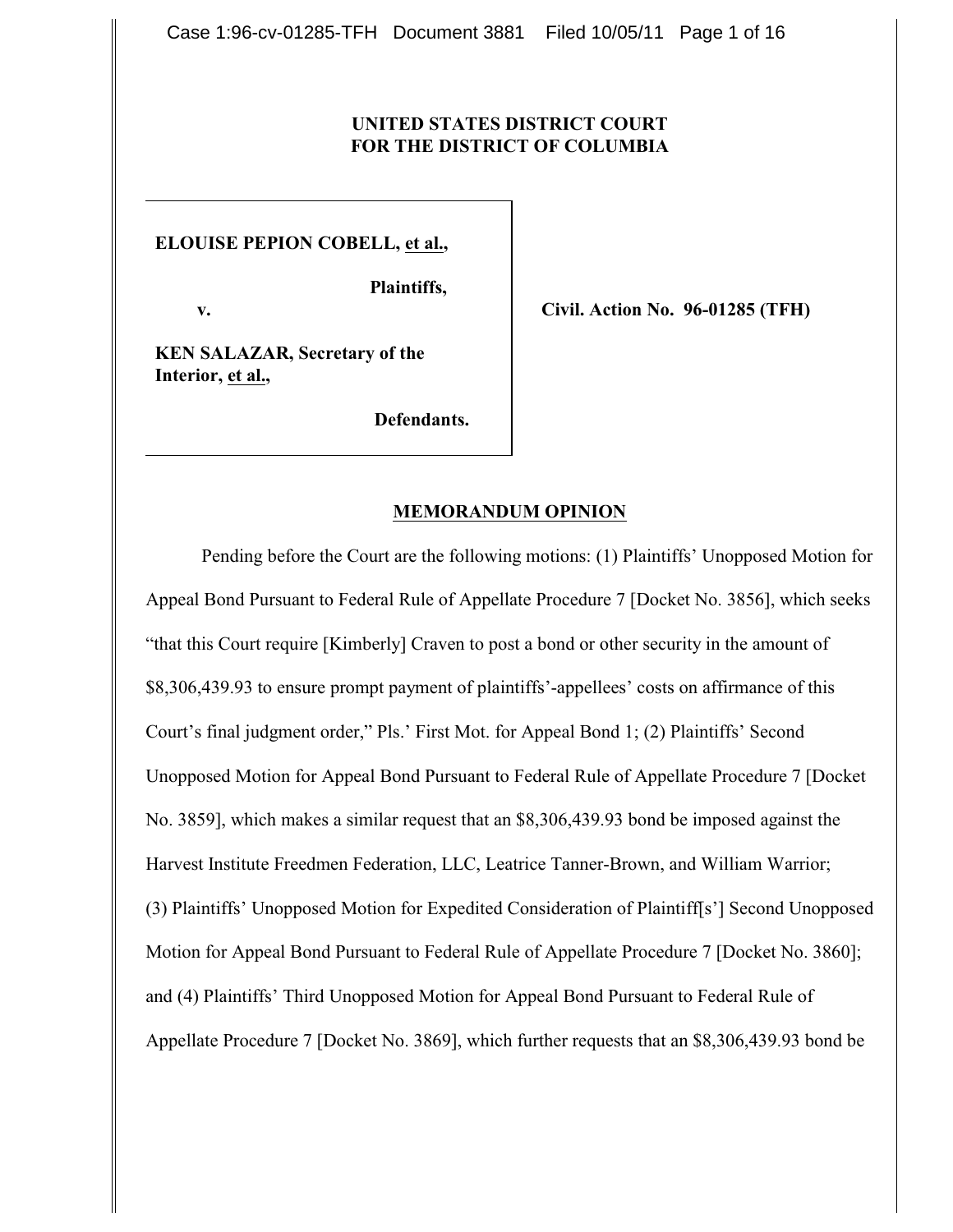imposed against Ortencia Ford and Donnelly Villegas. For the reasons set forth below, the Court will deny all four motions.

### **BACKGROUND**

On August 6, 2011, Kimberly Craven filed a notice of appeal challenging this Court's final judgment approving a \$3.412 billion settlement in this complex and contentiously-litigated case involving allegations that the United States breached its trust obligations by mismanaging the money, land and resource assets of more than 450,000 Indians. In response to Ms. Craven's appeal, the plaintiffs moved for the imposition of an \$8,306,439.93 appeal bond pursuant to Rule 7 of the Federal Rules of Appellate Procedure ("Fed. R. App. P.") and argued that the following "costs" may be taxed against Ms. Craven under the Rule:

- 1. \$33,523.02 for the costs of photocopying. Pls.' First Mot. for Appeal Bond 13, 19, Ex. 1, Chick Decl. ¶ 3.
- 2. \$935.45 for the costs of binding documents. *Id.*
- 3. \$2,526,981.46 for the fees of attorneys, paralegals and staff. Pls.' First Mot. for Appeal Bond 15, 19, Ex. 2, Smith Decl. ¶ 4.
- 4. \$3,150,000.00 for post-judgment interest. Pls.' First Mot. for Appeal Bond at 16, 19.
- 5. \$2,595,000.00 for the "increased cost of settlement administration." Pls.' First Mot. for Appeal Bond 19, Ex. 3, Keough Decl. ¶ 3.

The plaintiffs contend that Ms. Craven should be required to post an appeal bond that covers these costs because her appeal will "delay indefinitely class members' relief," Pls. First Mot. for Appeal Bond 4, the delay "means that more elderly and more inform class members will pass on without obtaining justice that they deserve," *id.* at 5, "she opposes settlement for personal and political reasons" that are not supported by the vast majority of the class members, *id.* at 6, she has retained a "professional objector" to advocate on her behalf, *id.* at --2--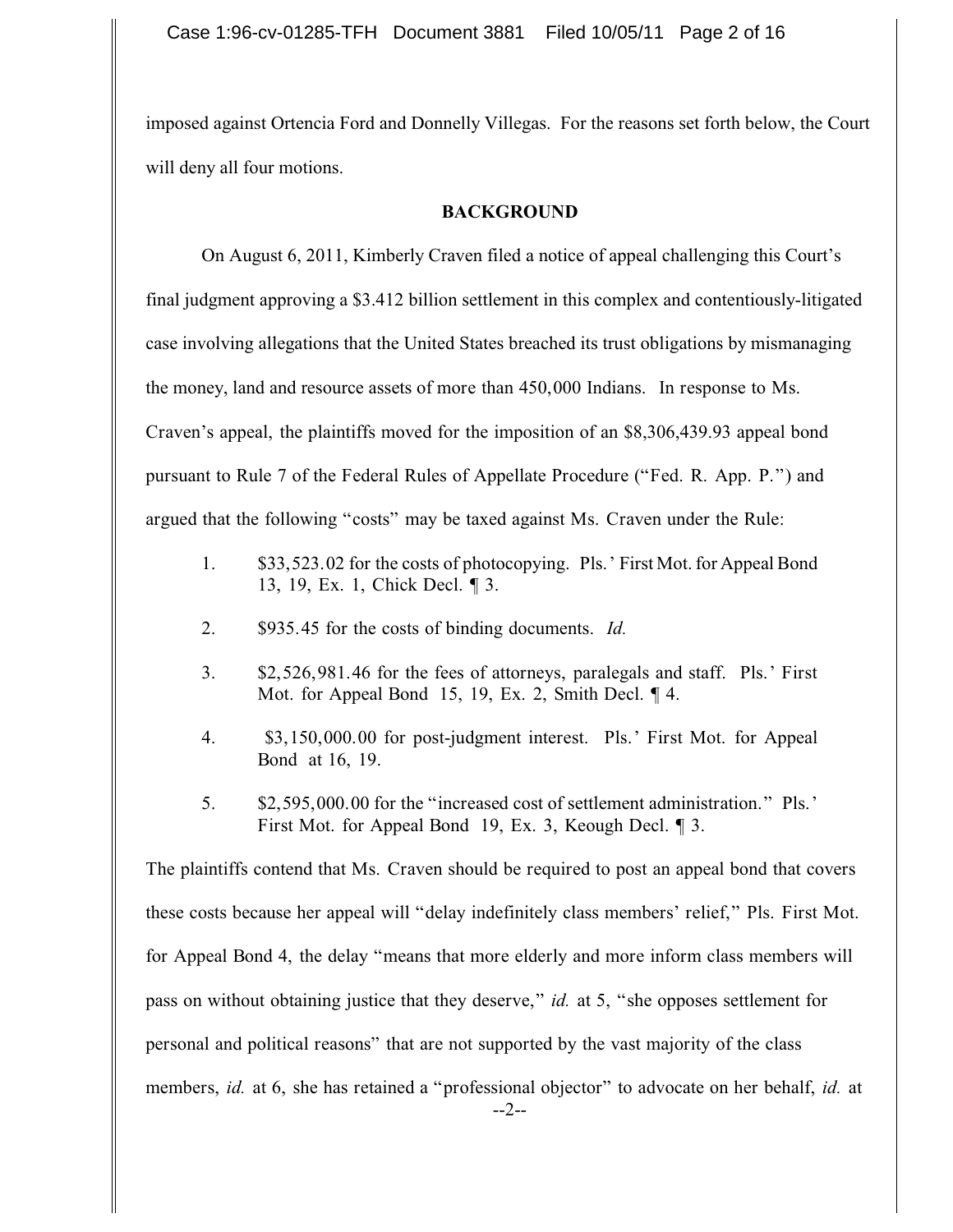7, her appeal "obstructs the efforts of Secretary Salazar to implement meaningful reform because it blocks access to settlement funds appropriated by Congress to establish and operate a Secretarial Commission on Trust Reform," *id.* at 8, the "delay causes substantial financial loss by denying class members post-judgment interest on their settlement funds and by increasing materially their post-judgment administrative costs and legal fees and expenses," *id.*, an appeal bond "furthers public policy and is not an impermissible condition on appellant's statutory right to appeal," *id.*, and the bond "should be sufficient to cover the cost of defending the appeal before a three-judge panel, *en banc*, and the Supreme Court," *id.* at 10-11.

Although conceding that the Court may impose an appeal bond as "'security for payment of costs on appeal,'" Craven's Opp'n Br. 2 (quoting *In re Am. President Lines, Inc.*, 779 F.2d 714, 716 (D.C. Cir. 1985) (per curiam)), Ms. Craven nevertheless opposes the plaintiffs' proposed appeal bond on the grounds that the "costs" referred to in Fed. R. App. P. 7 are limited to those identified in Fed. R. App. P. 39, the plaintiffs' exaggerate their photocopying and binding costs, attorneys' fees and the costs of delay are not taxable costs under Fed. R. App. P. 7, her appeal is not frivolous and was brought in good faith, and Ms. Craven's attorney is not a professional objector. *Id.* at 4-18. Ms. Craven further argues that she "does not have the financial means to post a multi-million-dollar appeal bond," *id.* at 18, 21, the appeal bond will "add[] another layer of complexity" that will further delay the appeal, *id.* at 20, and the plaintiffs' motion for an appeal bond was brought in bad faith so "the Court should give appropriate consideration to sanctioning the plaintiffs for failing to cite binding authority and for misquoting multiple citations," *id.* at 23.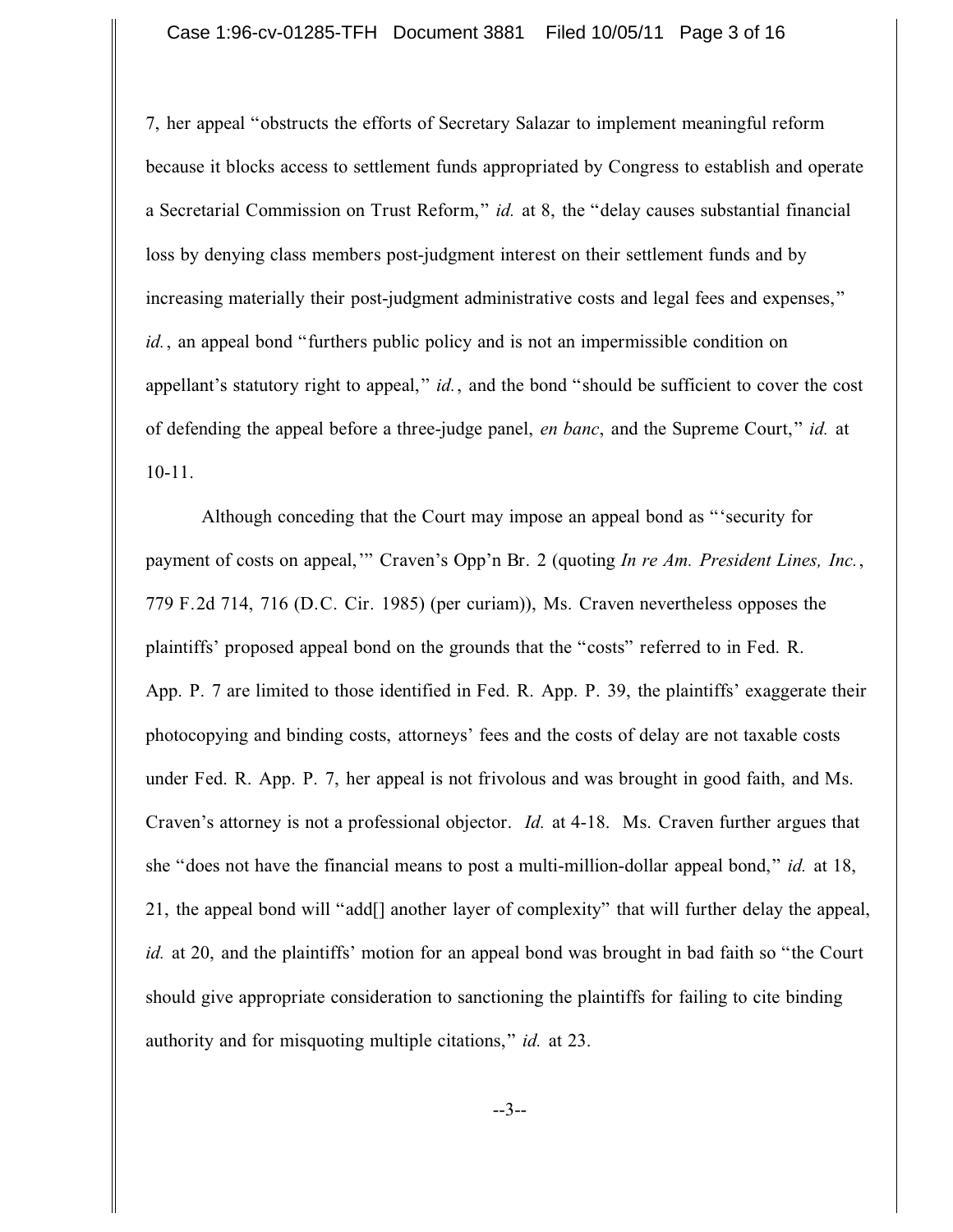Three days after filing the appeal-bond motion against Kimberly Craven, the plaintiffs filed a second motion requesting than an appeal bond also be imposed against the Harvest Institute Freedmen Federation, LLC, Leatrice Tanner-Brown, and William Warrior in response to an appeal they filed in June challenging this Court's decisions denying their motion to intervene and motion for reconsideration. *See* Docket No. 3859. The Harvest Institute Freedmen Federation, Leatrice Tanner-Brown, and William Warrior never responded to the plaintiffs' motion for an appeal bond and the deadline to do so has now passed. *See* LCvR7, available at http://www.dcd.uscourts.gov/dcd/local-rules. Yesterday the plaintiffs' filed their third motion for an appeal bond against Ortencia Ford and Donnelly Villegas.

With the exception of background that is fact specific, all three of the plaintiffs' appealbond motions are identical and raise the same legal arguments. Because the first two appealbond motions and the motion for expedited review are now ripe for this Court's consideration, and all three appeal-bond motions raise the very same legal arguments, including the motion filed yesterday, this memorandum opinion will address and dispose of all the pending motions, notwithstanding that the deadline to respond to the third motion has not yet run.<sup>1</sup>

## **DISCUSSION**

#### **1. Plaintiffs' Motions for an Appeal Bond**

Rule 7 of the Federal Rules of Appellate Procedure ("Fed. R. App. P.") states in relevant part that "[i]n a civil case, the District Court may require an appellant to file a bond

The Court views the arguments raised in the briefs filed by the plaintiffs and Ms. <sup>1</sup> Craven to adequately represent the various legal positions that could be taken with respect to the relevant issues and, to the best of the Court's knowledge and research, there is no statute or rule that prohibits the Court from ruling on the third motion without waiting for a response from the opposing party.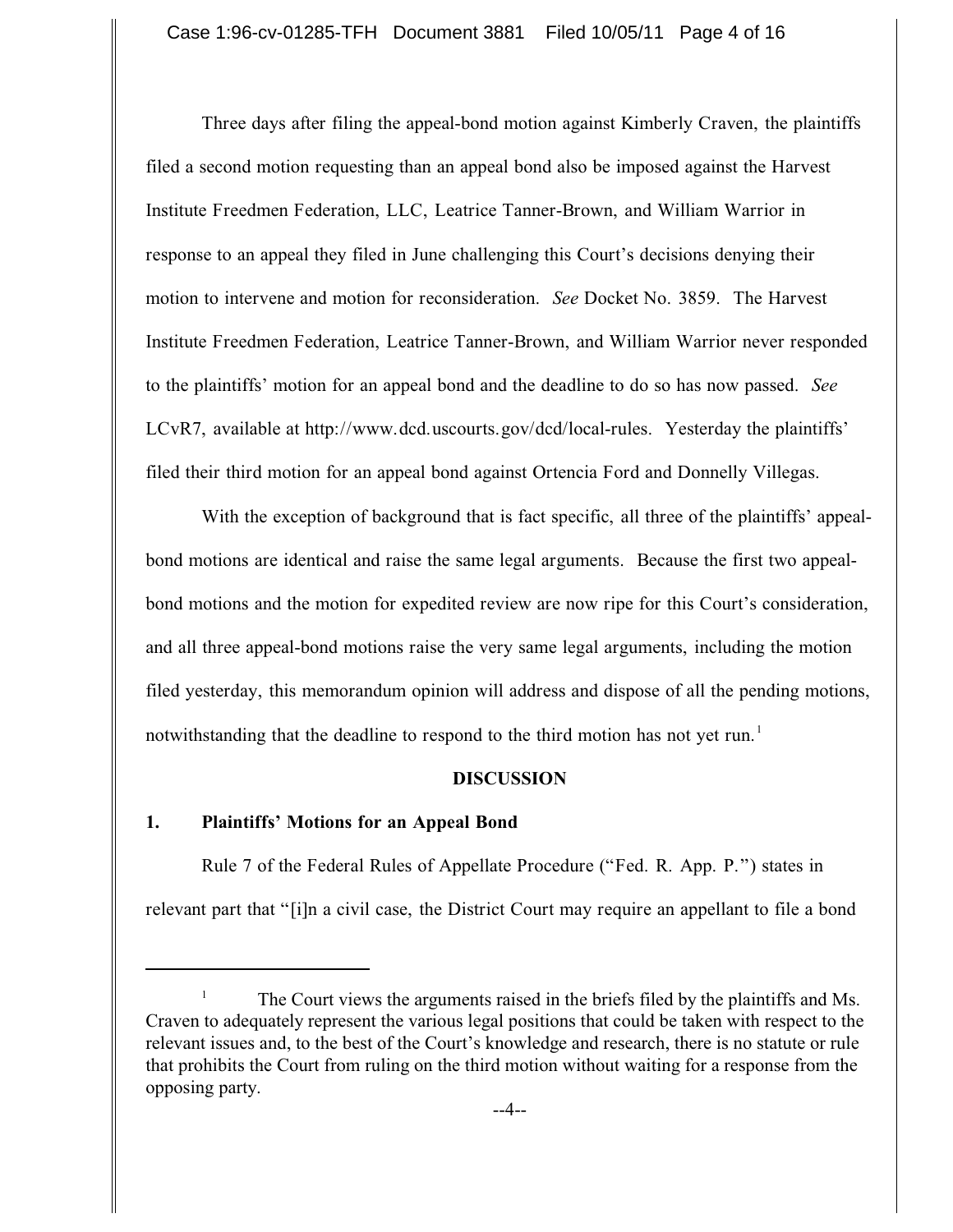or provide other security in any form and amount necessary to ensure payment of costs on appeal." Fed. R. App. P. 7. "The costs referred to, however, are simply those that may be taxed against an unsuccessful litigant under Federal Appellate Rule 39, and do not include attorneys' fees that may be assessed on appeal," *In re Am. President Lines,* 779 F.2d at 716, unless an underlying statute deems attorneys' fees to be "costs," *Montgomery & Assocs. Inc. v. Commodity Futures Trading Comm'n*, 816 F.2d 783, 784 (D.C. Cir. 1987) (Bork, J.) (indicating that attorneys' fees fall within Fed. R. App. P. 39 if the underlying statute deems "costs" to include the recovery of attorneys' fees). *Accord International Floor Crafts, Inc. v. Dziemit*, Nos. 09-1555, 09-1556, 09-2349, 2011 WL 1499857, at \*11 (1st Cir. 2011) (Stahl, J.) (noting that "the D.C. Circuit has . . . concluded that Rule 39 'costs' taxable in the district court do include appellate attorneys' fees when the statute underlying the appeal allows the recovery of the fees as part of costs").

Fed. R. App. P. 39 provides that the costs taxable by a district court are "(1) the preparation and transmission of the record; (2) the reporter's transcript, if needed to determine the appeal; (3) premiums paid for a supersedeas bond or other bond to preserve rights pending appeal; and (4) the fee for filing the notice of appeal." Fed. R. App. P. 39(e). In addition, Circuit Rule 39 of the Circuit Rules of the United States Court of Appeals for the District of Columbia Circuit further defines the items for which costs are allowed under Fed. R. App.

P. 39, stating:

Costs will be allowed for the docketing fee and for the cost of reproducing the number of copies of briefs and appendices to be filed with the court or served on parties, intervenors, and amici curiae, plus 3 copies for the prevailing party. The costs of reproducing the required copies of briefs and appendices will be taxed at actual cost or at a rate periodically set by the clerk to reflect the per page cost for the most economical means of reproduction available in the Washington metropolitan area, whichever is less. Charges incurred for covers and fasteners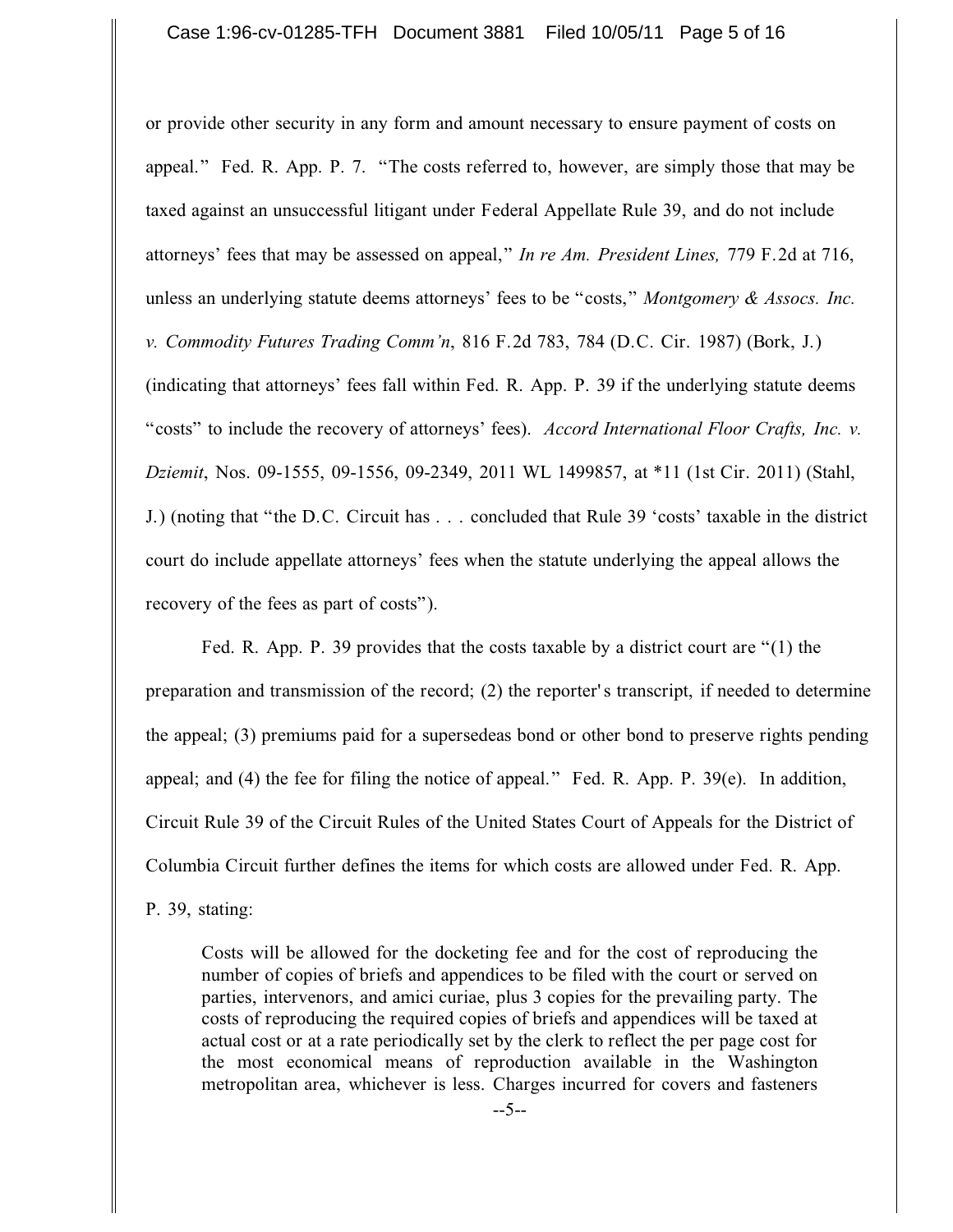may also be claimed, at actual cost not to exceed a rate similarly determined by the clerk. The rates set by the clerk will be published by posting in the clerk's office and on the court's web site, and publication in The Daily Washington Law Reporter

Circuit Rule 39(a), *available at* http://www.cadc.uscourts.gov/internet/home.nsf/Content/ VL%20-%20RPP%20-%20Circuit%20Rules/\$FILE/rules20091201rev20091113links.pdf. Circuit Rule 39 goes on to provide that the costs of preparing two sets of briefs and/or segments of appendices for records that are under seal may be assessed "if such costs are otherwise allowable." Circuit Rule 39(d). To erase any doubt that Circuit Rule 39 defines allowable costs, the D.C. Circuit's Handbook of Practice and Internal Procedures expressly states that "[t]he items allowed as costs are set forth in Circuit Rule 39(a)." UNITED STATES COURT OF APPEALS FOR THE DISTRICT OF COLUMBIA CIR., HANDBOOK OF PRACTICE  $\&$ INTERNAL PROCEDURES 55 (as amended through April 14, 2011).

These rules and the two cited D.C. Circuit cases control this Court's analysis until the D.C. Circuit elects, if ever, to expand its interpretation of how "costs" should be defined for the purpose of a Fed. R. App. P. 7 appeal bond. Accordingly, the plaintiffs' contention that "Fed. R. App. P. 7 is the sole governing rule on appeal bonds" and "there is no other local or federal rule that limits or modifies the authority of this Court to require . . . a bond" simply is not the case. Pls.' First Mot. for Appeal Bond 3. As already indicated, the D.C. Circuit stated in *In re American President Lines*, 779 F.2d at 716*,* that the costs available under Fed. R. App. P. 7 are limited to those covered by Fed. R. App. P. 39, in which case Fed. R. App. P. 39 is a federal rule that limits or modifies the authority of this Court to require a bond. In addition, as the Court already cited, Circuit Rule 39 further defines the "costs" that are available under Fed. R. App. P. 39, so that local rule also applies. The Court is aware that the plaintiffs argue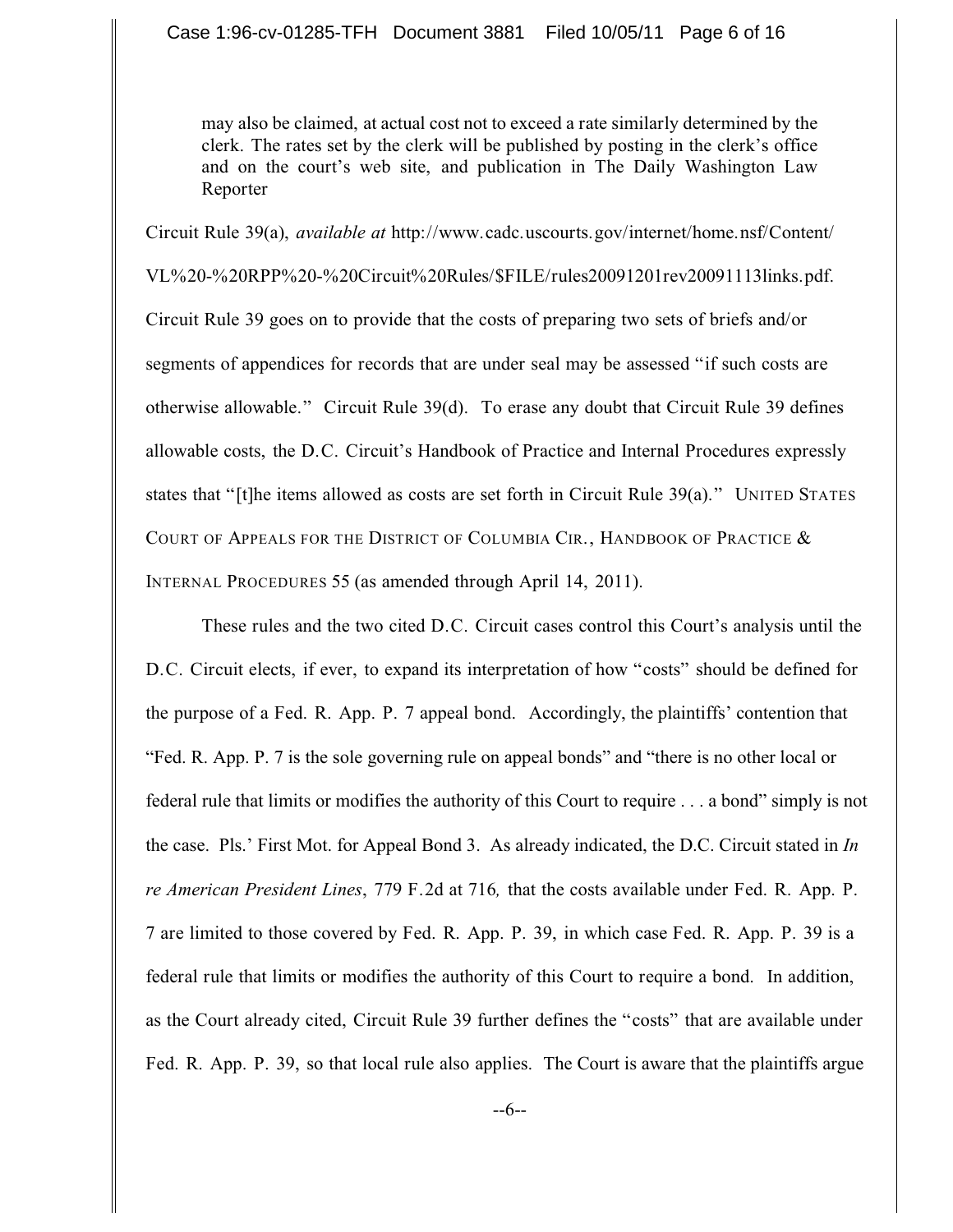in their reply brief that *In re American President Lines* is "inapposite" and not binding, but that is not a valid legal argument. It is a long-standing rule of the D.C. Circuit that "[s]tare decisis demands that we abide by a . . . decision of one panel of this court unless the panel has withdrawn the opinion or the court [e]n banc has overruled it."<sup>2</sup> Brewster v. C.I.R., 607 F.2d 1369, 1373 (D.C. Cir. 1979) (per curiam). To date, no en banc decision of the D.C. Circuit has overruled *In re American President Lines*; as a result, the case does, in fact, bind and control this Court. Furthermore, one of the questions at issue in *In re American President Lines* was the scope of the "costs" that could be imposed pursuant to a Fed. R. App. P. 7 bond, in which case the decision is apt. 779 F.2d at 716 (considering whether the "costs" referred to in Fed. R. App. P. 7 justified the district court's imposition of a bond that exceeded the amount of the costs that otherwise could be taxed pursuant to Fed. R. App. P. 39).

Having resolved that, in this Circuit, a Fed. R. App. P. 7 appeal bond is limited to the costs taxable pursuant to Fed. R. App. P. 39, as well as attorneys' fees to the extent an underlying statute deems such fees to be "costs," the Court now turns to the question of whether the appeal bonds requested by the plaintiffs may include \$2,526,981.46 in attorneys' fees. The only statute the plaintiffs cite for the proposition that attorneys' fees should be taxed as "costs" under Fed. Rule App. P. 39 and Fed. R. App. P. 7 is the Cost and Fees provision of the Equal Access to Justice Act, codified at 28 U.S.C. § 2412. Pls.' First Mot. for Appeal Bond 15. In accordance with the D.C. Circuit's decision in *Montgomery & Assocs.,* and the

Alternatively, the D.C. Circuit also "has from time to time used the '*Irons* <sup>2</sup> footnote' to overrule a prior decision without a full-blown *en banc* rehearing." *In re Sealed Case No. 97-3112*, 181 F.3d 128, 145 (D.C. Cir. 1999) (Henderson, J., concurring) (referring to footnote 11 in *Irons v. Diamond*, 670 F.2d 265 (D.C. Cir. 1981) (MacKinnon, J.)). As far as this Court can tell, *In re American President Lines* has not been overruled by use of the *Irons* footnote, however.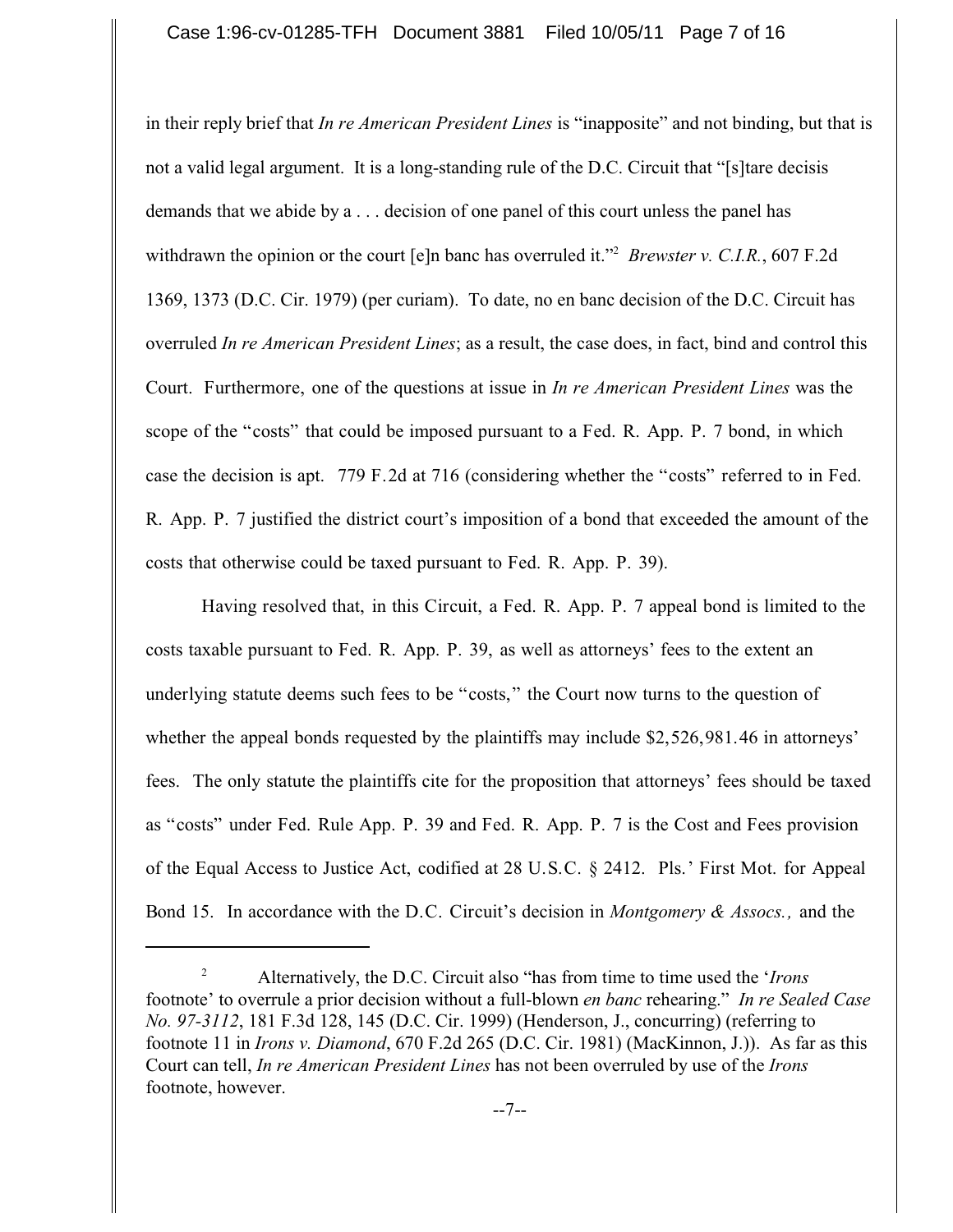Supreme Court's decision in *Marek v. Chesny*, 473 U.S. 1 (1985), however, attorneys' fees are permitted only if the applicable statute deems attorneys' fees to be "costs," for example by stating that the court may award "attorney's fees 'as part of the costs,'" *Marek*, 473 U.S. at 9 (quoting 42 U.S.C. § 1988), or by stating that a prevailing party "'shall be allowed a reasonable attorney's fee to be taxed and collected as a part of his costs,'" *Montgomery & Assocs. Inc.*, 816 F.2d at 784 (quoting 7 U.S.C. § 18(e) (1982)). Here, subsection (a) of the Costs and Fees provision of the Equal Access to Justice Act states that "[e]xcept as otherwise specifically provided by a statute, a judgment for costs, . . . *but not including the fees and expenses of attorneys*, may be awarded to the prevailing party . . . ." 28 U.S.C. § 2412(a)(1) (emphasis added). In a subsequent subsection cited by the plaintiffs, the statute further states that "[u]nless expressly prohibited by statute, a court may award reasonable fees and expenses of attorneys, *in addition to the costs which may be awarded pursuant to subsection (a)*, to the prevailing party . . . ." 28 U.S.C.  $\S$  2412(a)(1). By separately addressing costs vis-à-vis attorneys' fees, the statute could not be clearer that attorneys' fees are not considered to be the same thing as costs and, therefore, according to this Circuit's rules and precedent, attorneys' fees pursuant to the provisions of the Equal Access to Justice Act cited by the plaintiffs are not available under Fed. R. App. P. 39 or Fed. R. App. P. 7.

Because attorneys' fees are not taxable as Fed. R. App. P. 39 costs in this case, the only costs that are taxable for a Fed. R. App. P. 7 appeal bond are, as twice previously stated, the preparation and transmission of the record, the reporter's transcript, premiums paid for a supersedeas bond or other bond to preserve rights pending appeal, the fee for filing the notice of appeal, the docketing fee, costs of photocopying briefs and appendices, and charges for covers and fasteners. The plaintiffs assert that their anticipated photocopying and binding --8--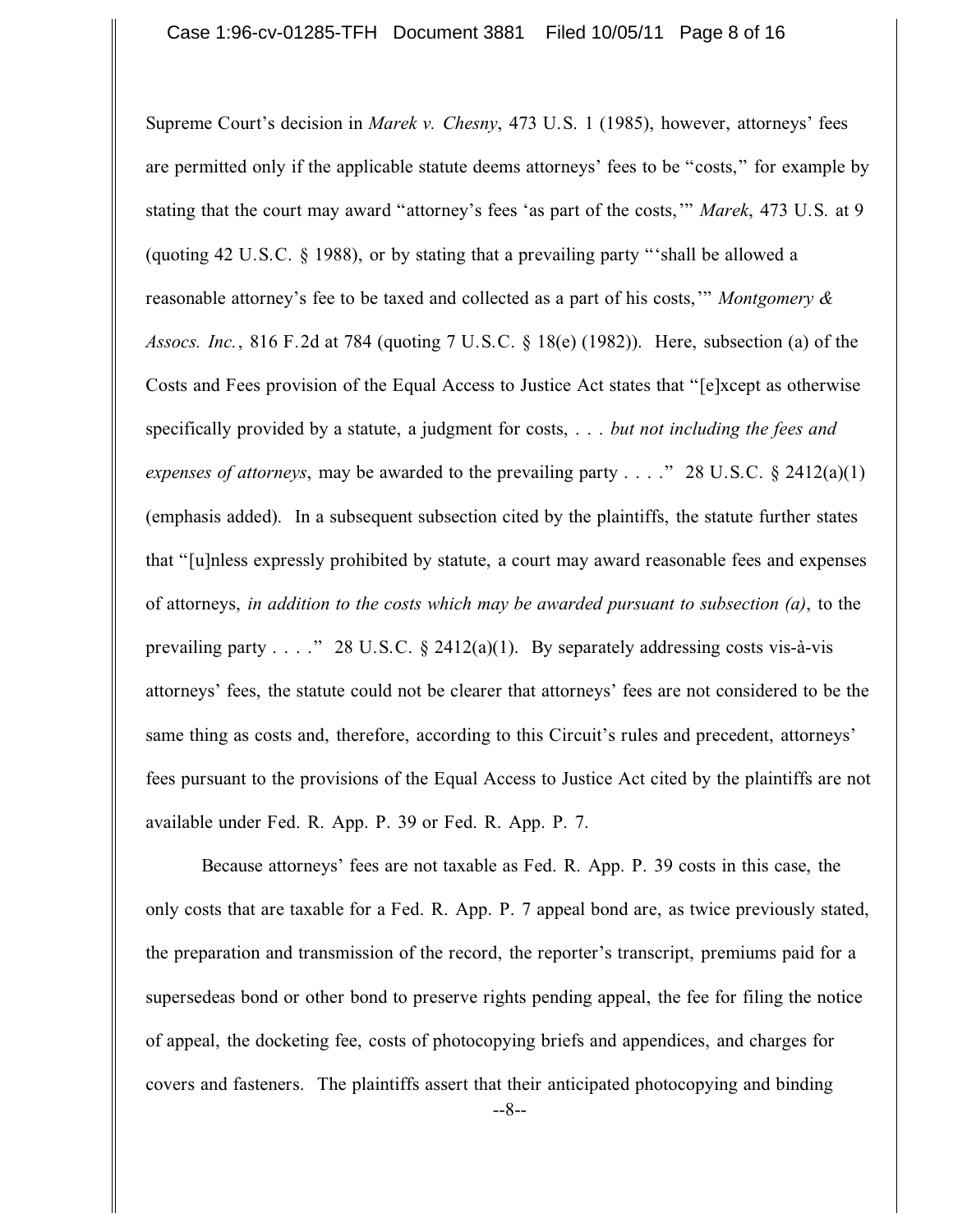costs will be \$34,458.47, which is based on the costs and expenses they incurred during the last appeal in this case. Pls.' First Mot. for Appeal Bond 19, Ex. 1, Chick Decl. ¶¶ 2-3 ("Using the costs of [the prior appeal] as a guideline for quantity and applying current vendor rates and taxes, the cost for photocopying is estimated at approximately \$33,523.02 and the cost for the binding of documents is estimated at approximately \$935.45."). Ms. Craven counters that these costs are "wildly exaggerate[d]," Craven's Opp'n Br. 4, because the preparation of and costs of the appendix are the appellant's responsibility and the plaintiffs during this go-around are the appellees, *id.* at 4-5, the prior appeal challenged the results of a lengthy trial whereas Ms. Craven's appeal "is of a ruling relating to a one-day fairness hearing, and is restricted to questions of law and the application of law to fact," *id.* at 5, the "only taxable costs the appellees will incur are those for preparing thirteen copies of a response brief," *id.*, and "[e]ven generously assuming that such a brief will be 100 pages long, those costs are \$13.58 per brief, or under \$200," *id.* As noted previously, the Harvest Institute Freedmen Federation, LLC, Leatrice Tanner-Brown, and William Warrior offered no response to the plaintiffs' motion or asserted costs and the time to file such a response has not yet expired for Ortencia Ford and Donnelly Villegas.

Because the D.C. Circuit has limited the "costs" that may be taxed pursuant to a Fed. R. App. P. 7 appeal bond, the Court agrees with Ms. Craven that the plaintiffs' actual taxable costs pursuant to Fed. R. App. P. 39 will be closer to \$200 than the \$34,000 or so asserted by the plaintiffs. Given the plaintiffs' evidence that Ms. Craven has assets "in excess of \$919,000," Pls.' Reply Br. 20, the Court is not particularly concerned about the plaintiffs' ability to recover the costs to which they might be entitled under Fed. R. App. P. 39 if they prevail against her on appeal. Moreover, it is unnecessary at this time for the Court to try to --9--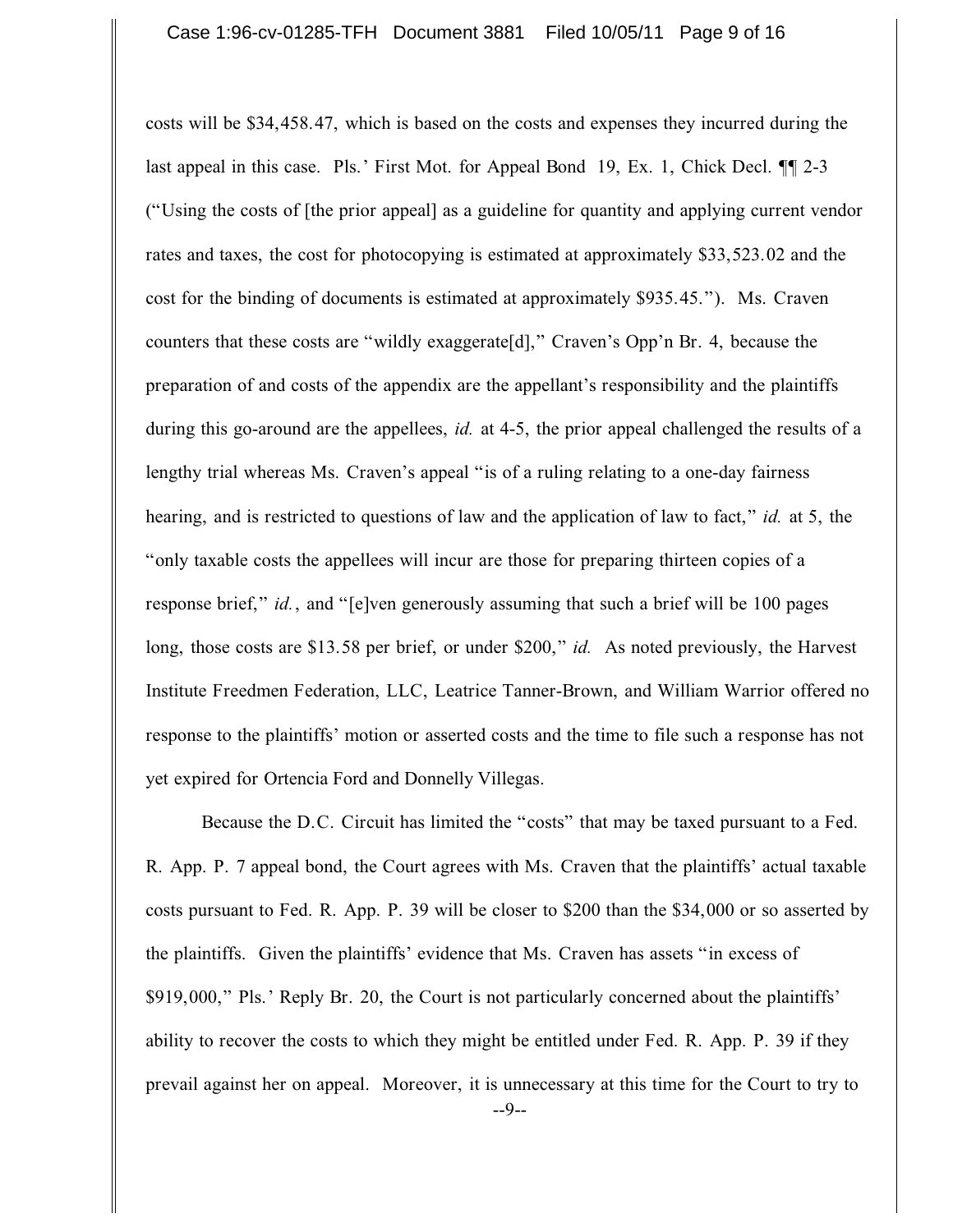divine the actual costs to the plaintiffs with respect to the other appellants against whom they seek an appeal bond when the plaintiffs will retain their right to move for costs pursuant to Fed. R. App. P. 39 and there is no indication that the Harvest Institute Freedmen Federation, LLC, Leatrice Tanner-Brown, William Warrior, Ortencia Ford or Donnelly Villegas will not be able to pay such costs, particularly since they paid the \$455 filing fees for their appeals, *see* Docket Nos. 3817, 3854, 3863. For all these reasons, the Court will exercise its discretion by declining to order an appeal bond.

#### **2. Kimberly Craven's Request for Sanctions**

After concluding that, to the extent the Court may exercise its discretion to order an appeal bond pursuant to Fed. R. App. P. 7 such a bond is limited to the costs allowed under Fed. R. App. P. 39 and attorneys' fees when deemed by an underlying statute to be "costs," the Court finds it necessary to address Ms. Craven's argument in her opposing brief that the plaintiffs' motion for a bond was brought in bad faith and warrants sanctions. While the Court is sympathetic to the plaintiffs' concern that the appeals will delay the administration and distribution of the settlement to so many people who have waited so long for justice, that does not translate into a willingness by this Court to quietly overlook the misleading case citations and unsupported legal argument throughout the plaintiffs' motions and reply brief. In several instances the plaintiffs make sweeping statements in their motions asserting that either the D.C. Circuit or this Court has established "practices" or follows certain legal principles but fail to cite any persuasive authority to back this up, and in other instances the plaintiffs cite no cases or cases that do not support the proposition asserted.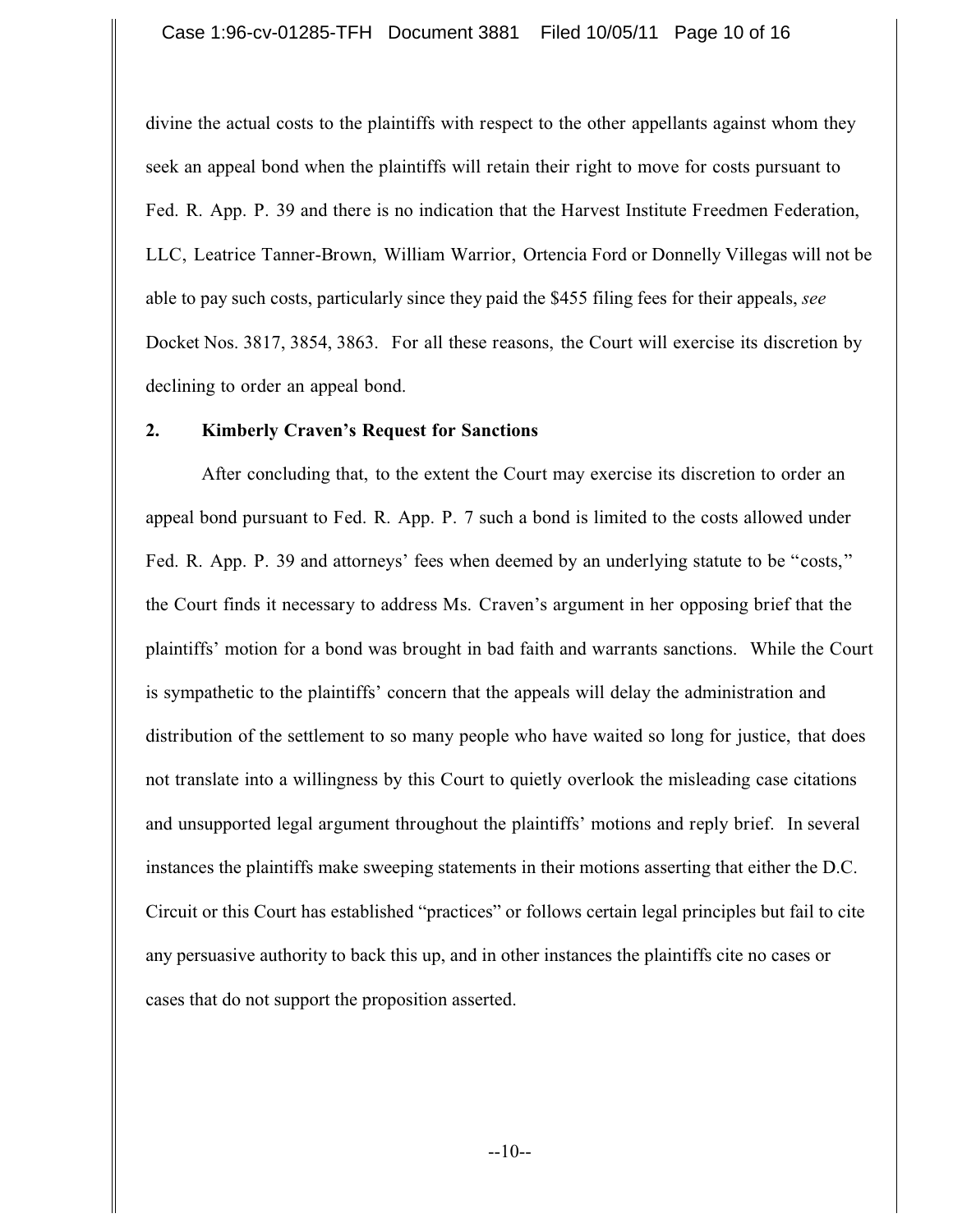For example, on page  $3<sup>3</sup>$  of their motion the plaintiffs state that "the practice of this Court" is "in accord with sister jurisdictions that impose substantial appeal bonds on non-party objectors who appeal final approval of class action settlements," but they cite only two District Court cases as precedent for such a "practice," namely *In re Dep't of Veterans Affairs (VA) Data Theft Litig.*, No. 06-mc-00506 (Robertson, J.), and *Hayhurst v. Calabrese*, No. 91-cv-2546, 1992 WL 118296 (D.D.C. 1992) (Sporkin, J.). The plaintiffs first cite the published opinion Judge Robertson issued in *In re Dep't of Veterans Affairs (VA) Data Theft Litig.* in which he actually *declined* to exercise the authority to order an appeal bond. *In re Dep't of Veterans Affairs (VA) Data Theft Litig.*, 653 F. Supp.2d 58, 61 (D.D.C. 2009) (stating that "[w]hile the plaintiffs may be correct that I have the authority to require a substantial appeal bond to secure the costs of appeal . . . I see no reason to exercise that authority at this time"). It goes without saying that a published decision *denying* an appeal bond cannot credibly be cited as establishing a "practice" of this District Court to impose appeal bonds on non-party objectors. The plaintiffs next cite Judge Robertson's unpublished November 20, 2009 order [Docket No. 83] in the same case, which granted an appeal bond, but did so summarily without any discussion at all about the reasoning for doing so. This Court is not inclined to view an unpublished summary order as establishing a "practice" of this District Court. The last case the plaintiffs cite to support their assertion that this District Court has an established "practice" of imposing substantial appeal bonds on non-party objectors is *Hayhurst v. Calabrese*, which is an unpublished decision in

<sup>&</sup>lt;sup>3</sup> Hereinafter, all page citations refer to the plaintiffs' first appeal-bond motion and reply brief, which are Docket Nos. 3856 and 3865. The plaintiffs' second appeal-bond motion [Docket No. 3859] and third appeal-bond motion [Docket No. 3869], contain the same problems but the page numbering is not necessarily the same.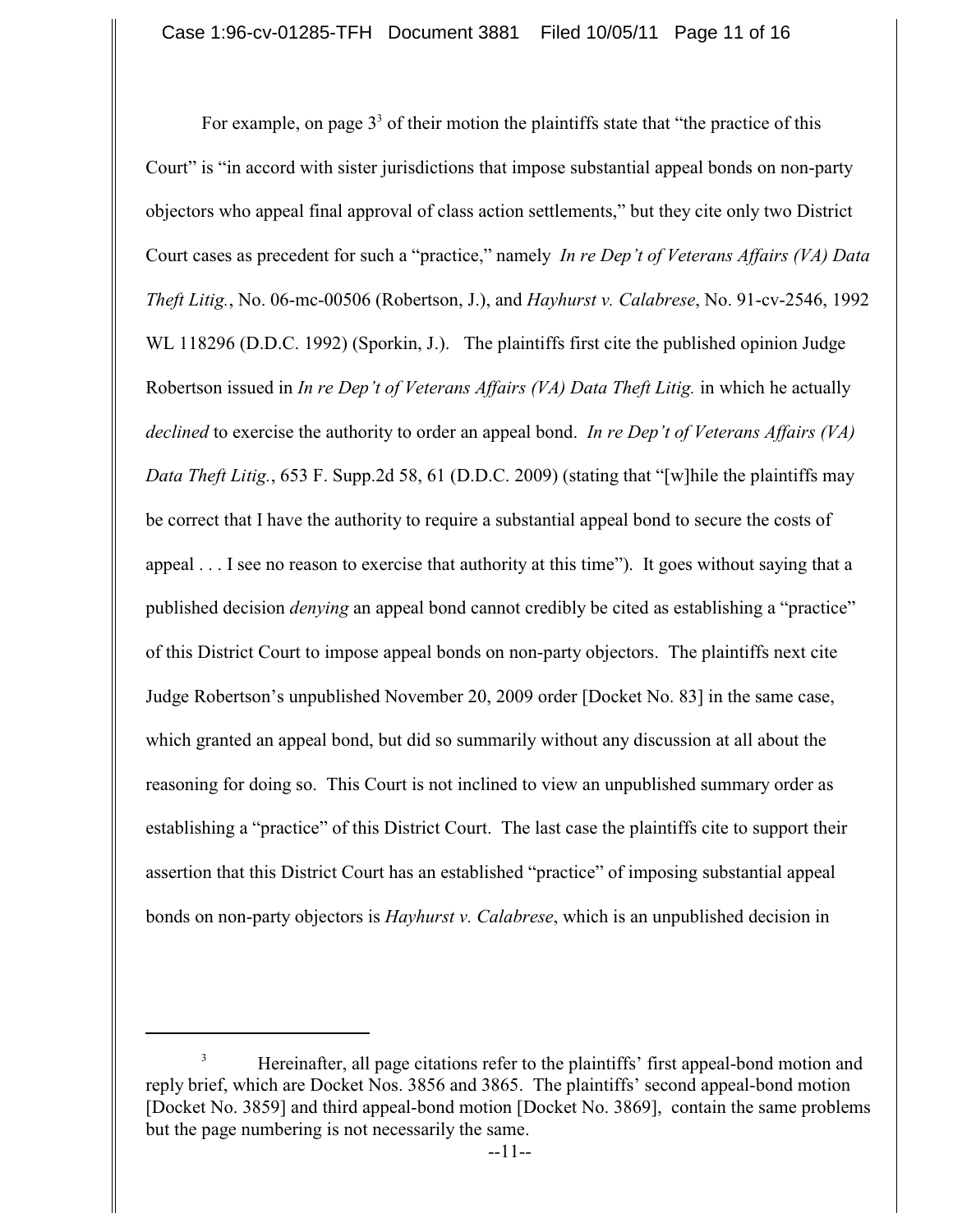which Judge Sporkin also *denied* the motion for an appeal bond. 1992 WL 118296, at \*1. Similarly, on page 10 the plaintiffs' motion states that "[t]he practice of this Court is in accord . . . that bonds of more than \$200,000 in cases far less complex and costly than this historic trust case are appropriate to secure an appellant's payment of appellees' costs." Again, though, the only precedent the plaintiffs cite to support this claim is Judge Robertson's unpublished November 20, 2009 summary order granting an appeal bond in *In re Dept. of Veterans Affairs (VA) Data Theft Litig.* The plaintiffs' further state on page 11 of their motion that "[t]his Court" has "repeatedly" ordered "an adequate appeal bond to 'ensure payment of costs on appeal,'" but they again cite Judge Robertson's opinion declining to issue an appeal bond, Judge Robertson's summary order granting an appeal bond without analysis, and Judge Sporkin's decision denying the motion for an appeal bond.<sup>4</sup> Frankly, the Court is surprised that the plaintiffs would assert that this District Court has a "practice" of any sort and then rely on two decisions (one published and one not) that are contrary to that position and an unpublished summary order that establishes no real precedent to make such a claim.<sup>5</sup>

The plaintiffs also cite the Supreme Court's decision in *Marek*, which has nothing <sup>4</sup> to do with appeal bonds whatsoever. *Marek* involved the Supreme Court's interpretation of the interplay between the costs defined in an underlying federal statute as applied to the term "costs" in Fed. R. App. P. 68, which deals with offers of judgment, not appeal bonds. 473 U.S. at 7-11.

The Court notes that, on page 13 of their reply brief, the plaintiffs also state, as mentioned previously, that *In re American President Lines* "is not binding precedent, and is not controlling law in this circuit *as the circuit and this Court have recognized*." Pls.' Reply Br. 13 (emphasis added). The plaintiffs cite no case in which the D.C. Circuit states, either expressly or impliedly, that *In re American President Lines* is no longer binding or controlling. Instead, the plaintiffs again resort to Judge Robertson's November 20, 2009 unpublished order in *In re Dep't of Veterans Affairs (VA) Data Theft Litig.*, in which he summarily granted a Fed. R. App. P. 7 appeal bond without any explanation about his bases for doing so. Nowhere in Judge Robertson's unpublished order does he even mention *In re American President Lines*, however. Consequently, that unpublished summary order cannot be cited as a recognition by either the D.C. Circuit or the District Court that *In re American President Lines* is not binding or controlling.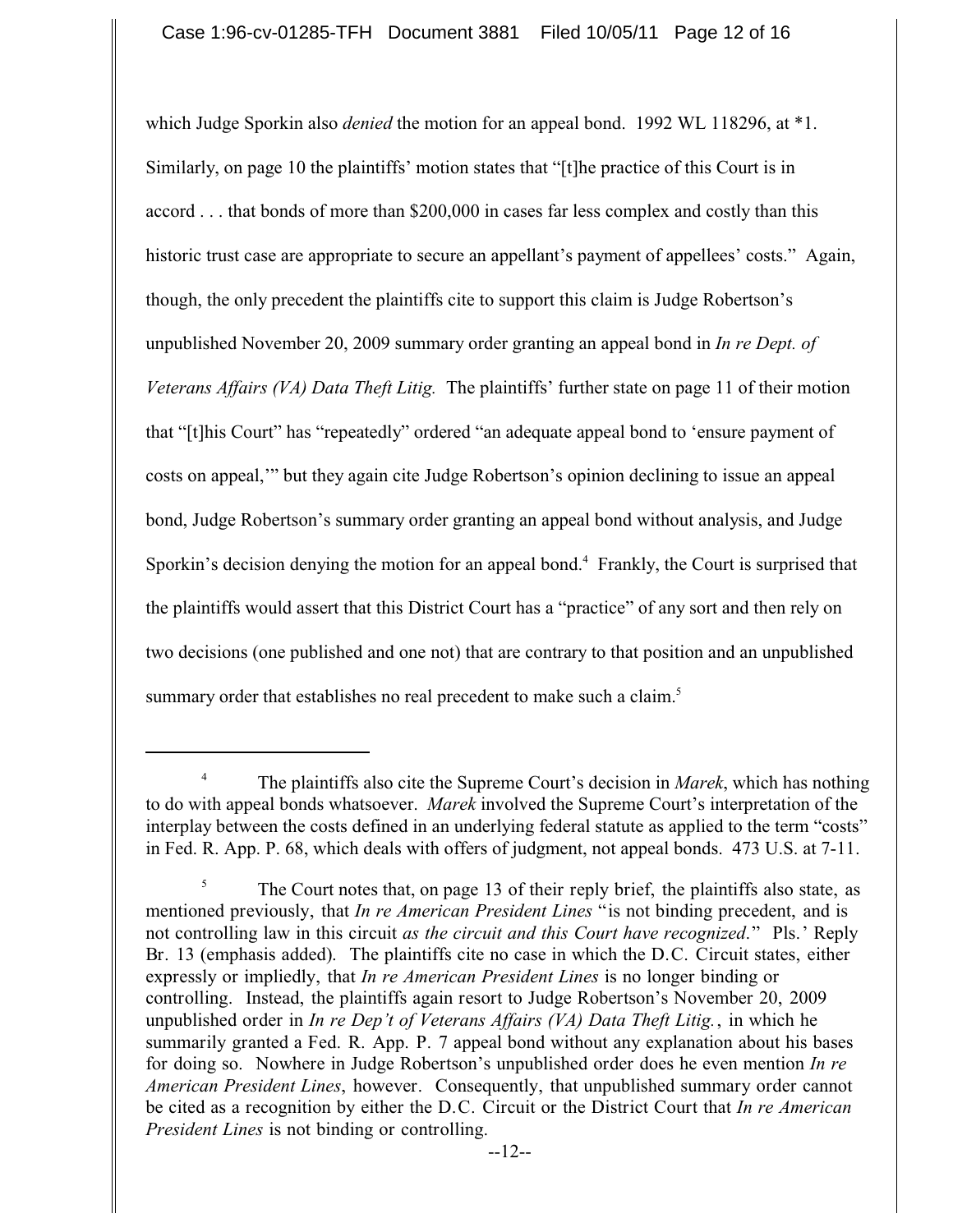In addition to claiming without support that this Court has established "practices," the plaintiffs also repeatedly assert that the D.C. Circuit has "construed" Fed. R. App. P. 7 in a certain way without offering any precedent for the asserted construction. For example, on page 9 of their motion the plaintiffs state that "[t]his Circuit . . . [has] construed Rule 7 costs to include attorneys' fees for the preparation and compilation of the record for appeal" but cite no D.C. Circuit case, indeed they cite no case at all, to support this argument. On page 13, the plaintiffs further state that "[t]his circuit . . . has construed Rule 7 costs to include . . . the increased cost of the claims administrator and post judgment interest on the settlement amount" and that "[t]he practice of this Court is in accord," but cite no D.C. Circuit case–again, they cite no case at all–to demonstrate that the "Circuit" has so construed the rule, which is not surprising since there appears to be no such case. The plaintiffs also fail to cite any District Court cases to support their assertion that there is a "practice" in accord with the unsupported Circuit construction. If the plaintiffs have identified cases in which the D.C. Circuit has construed Fed. R. App. P. 7 to include attorneys' fees for the preparation and compilation of the record for appeal or the increased costs of the claims administrator and post-judgment interest, then the Court welcomes them to file a praecipe providing the citations for those cases.

The plaintiffs also cited cases for propositions the cases did not support. On page 9 of their motion the plaintiffs state that "since the Supreme Court first established the right of a nonparty objector to appeal in *Devlin v. Scardelletti*, the objector's obligation to post . . . an appeal bond is common in class action litigation," but the first cited case supporting this point, *Adsani v. Miller*, 139 F.3d 67 (2d Cir. 1998) (Parker, J.), is not a class action case and does not involve a non-party objector. In the second cited case, *In re Countrywide Fin. Corp. Customer Data Sec. Breach Litig.*, No. 3:08-MD-01998, 2010 WL 5147222, at \*6 (W.D. Ky. 2010) (Russell, J.), the

--13--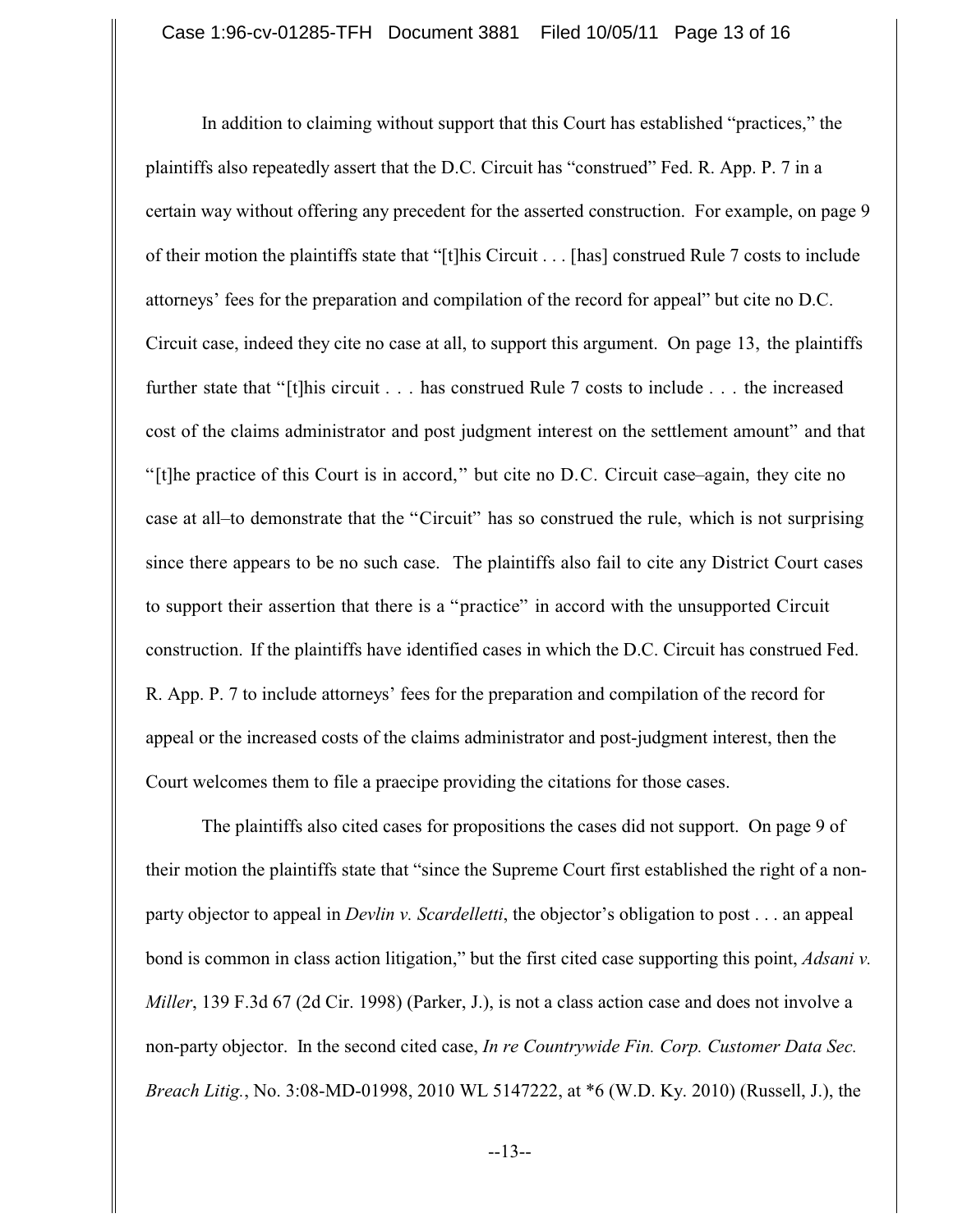district court denied the motion for an appeal bond. And the last case cited for this proposition, *O'Keefe v. Mercedes-Benz United States, LLC*, 214 F.R.D. 266 (E.D. Pa. 2003) (Van Antwerpen, J.), is an unpublished opinion that does not address appeal bonds at all.

As a further example, on page 14 of the motion the plaintiffs state that "[t]he majority rule among jurisdictions is that attorneys' fees should be included in an appeal bond where the litigation involves an underlying statute with a fee-shifting provision," and they quote part of a sentence from *International Floor Crafts*, 2011 WL 1499857, at \*17, in which the district court stated that "we endorse the majority view that a Rule 7 bond may include appellate attorneys' fees if the applicable statute underlying the litigation contains a fee-shifting provision  $\dots$ ." The plaintiffs' selective quotation appears to suggest that, as a general rule, so long as the underlying statute contains a fee-shifting provision then attorneys' fees may be included as part of the costs of an appeal bond under Fed. R. App. P. 7. The plaintiffs omit the rest of the quoted sentence, however, which goes on to state that the fee-shifting provision must "account. I for such fees in its definition of recoverable costs . . . ." *Id.* Thus, *International Floor Crafts* does not stand for the oversimplified proposition that attorneys' fees may be part of a Fed. R. App. P. 7 appeal bond if the underlying statute contains a fee-shifting provision; to the contrary, the underlying statute also must define attorneys' fees to be part of "costs." *Id.*

In their reply brief the plaintiffs state that they "have not requested that this Court include Rule 38 costs in its pending motion for an appeal bond," Pls.' Reply Br. 3, but in their original motion asserting that the administrative costs of delay are warranted two of the cases they rely on involve situations in which such costs are allowed pursuant to Fed. R. App. P. 38 because the appeals were considered frivolous. Pls.' First Mot. 17 (citing *In re Compact Disc*

The Court notes that, whereas it has denoted that only part of the sentence was 6 quoted by inserting ellipses, the plaintiffs did not so denote the quotation in their motion.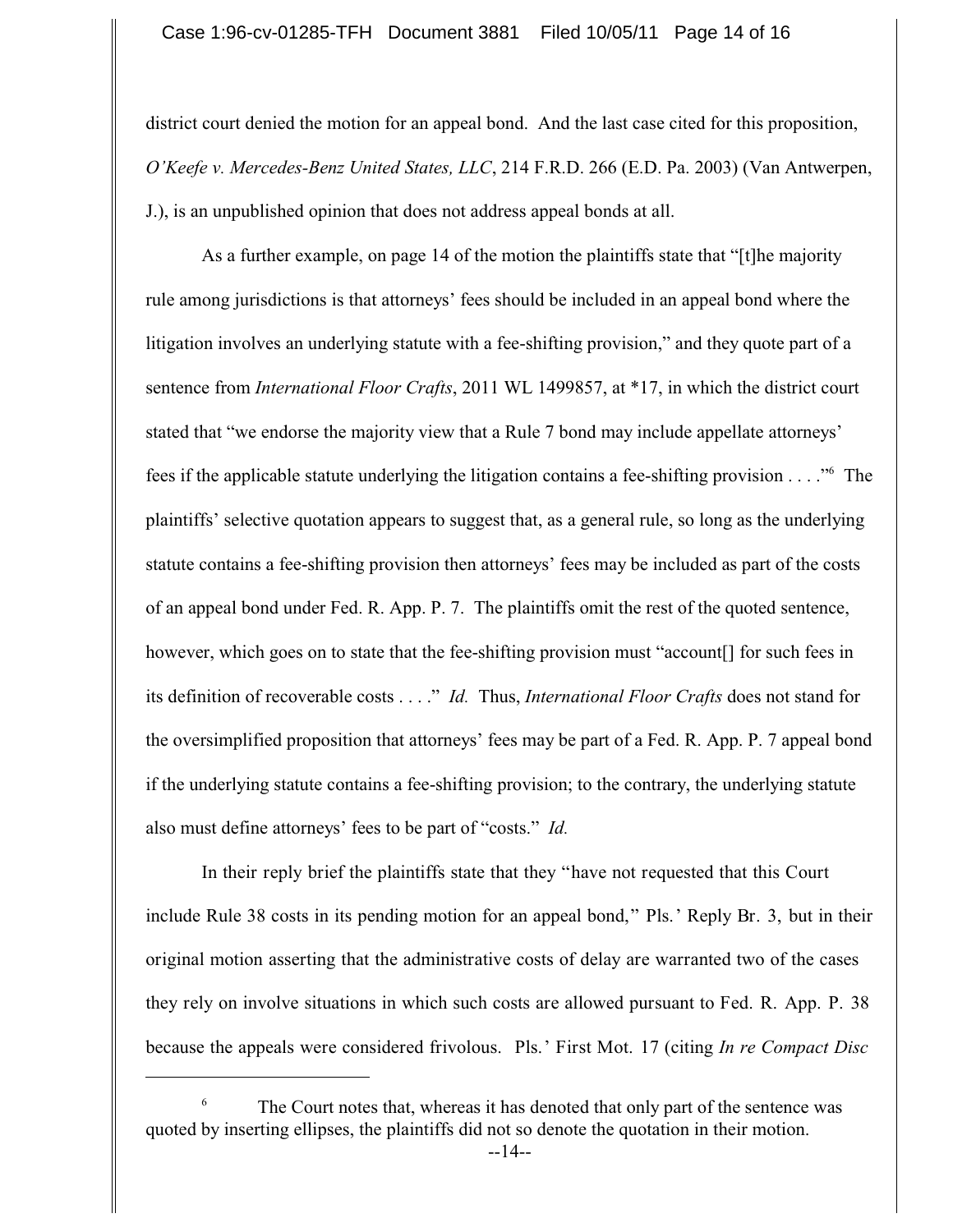*Minimum Advertised Price Antitrust Litig.*, No. MDL 1361, 2003 WL 22417252, \*1 (D. Me. 2003) (Hornby, J.) (holding that "damages resulting from delay or disruption of settlement administration caused by a frivolous appeal" may be included in a Fed. R. App. P. 7 bond because "in the First Circuit a Rule 7 bond *can* cover damages assessed under Fed. R. App. P. 38"); *In re Pharm. Indus. Average Wholesale Price Litig.*, 520 F. Supp.2d 274, 279 (D. Mass. 2007) (Saris, J.) (same)). Likewise, in another cited case, *In re Wal-Mart Wage & Hour Emp't Practices Litig.*, No. MDL 1735, 2010 WL 786513, \*2 (D. Nev. 2010) (Pro, J.), the imposition of administrative costs of delay was based on the fact that the district court found the appeals to be "frivolous and . . . tantamount to a stay of the Judgment entered by this Court," which also suggests that Fed. R. App. P. 38 was the basis for awarding administrative costs of delay. The plaintiffs cannot credibly state that they are not requesting Fed. R. App. P. 38 costs but then rely on cases that grant such costs pursuant to that rule.

The Court recognizes that sometimes a litigant's resort to persuasive writing versus objective writing leads to unwitting overzealousness in the presentation of arguments, but the plaintiffs' motion and reply brief go beyond fair advocacy and border on misrepresentation. The Court cannot condone sweeping representations that either the D.C. Circuit or this District Court has established "practices," that the D.C. Circuit has construed rules in ways that it has not, or that this Court essentially can exercise carte blanch with respect to an appeal bond when there plainly is no support for such a representation and the applicable precedent and rules in this jurisdiction provide otherwise. It is unclear to the Court whether the unsupported arguments and representations in the plaintiffs' briefs were intentional, the result of carelessness and haste, or otherwise can be reasonably explained. Although the Court does not believe sanctions are warranted at this time, it will order lead plaintiffs' counsel to file a

--15--